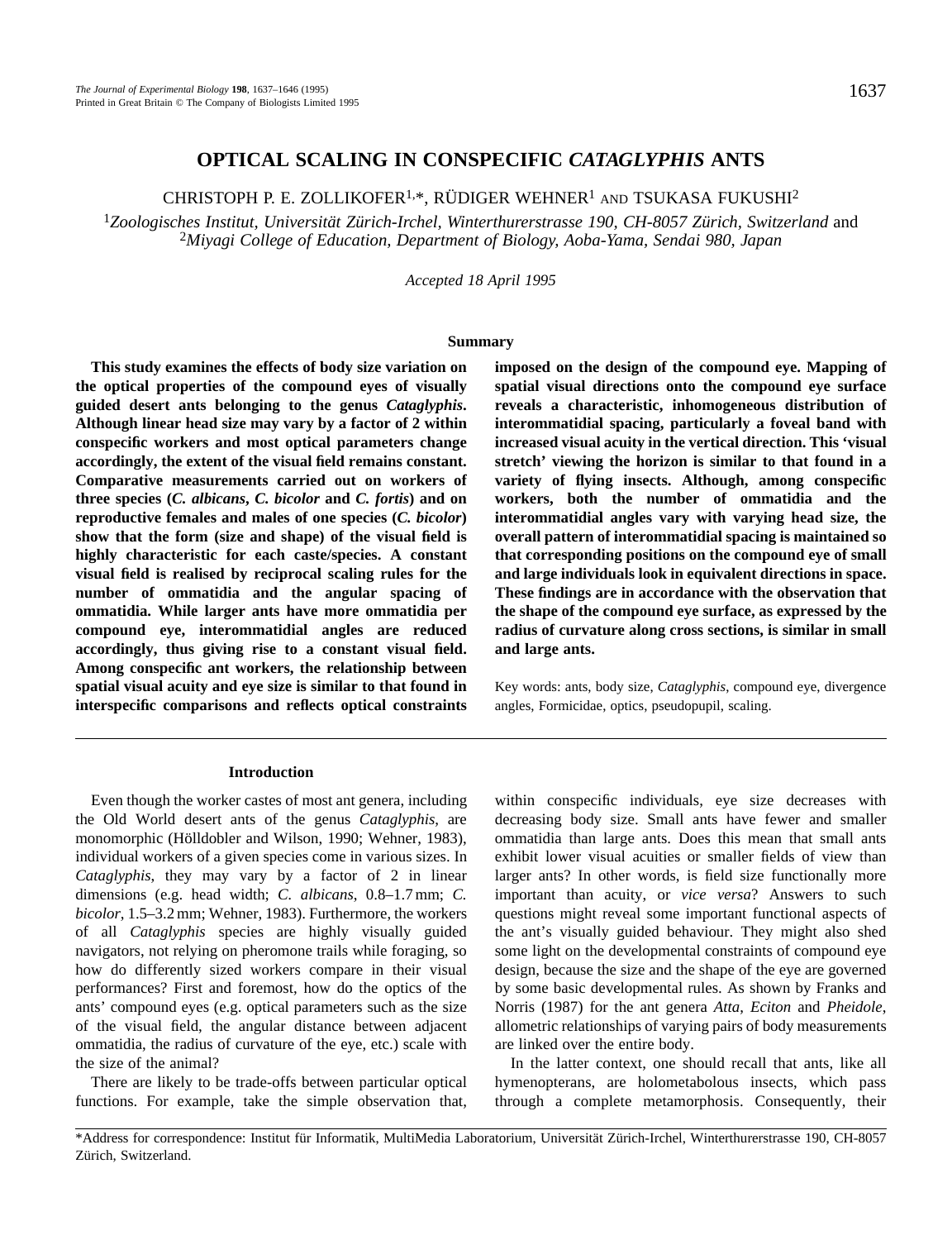# 1638 C. P. E. ZOLLIKOFER, R. WEHNER AND T. FUKUSHI

postembryonic life cycle consists of several larval stages, a pupal stage and one final stage, the imago. As only the imago (in this case the worker ant) possesses compound eyes and as the imago does not grow, body size and, hence, eye size remain constant during the life span of an individual ant. However, the shape of the size-frequency distribution of the workers can be controlled by the colony (most probably by differential larval feeding). It varies according to season and/or the amount of forage available in the habitat (R. Wehner, unpublished observations obtained from several *Cataglyphis* species). As a consequence, the relative number of workers belonging to a particular size class and, hence, exhibiting particular optical properties of their eyes varies during the course of the year. This observation might add further interest to our study.

### **Materials and methods**

### *Species*

Live individuals of *Cataglyphis bicolor* Fabr. (workers, reproductive females, and males; for species rank, see Wehner *et al.* 1994) and live workers of *C. albicans* Santschi and *C. fortis* Forel were taken from colonies in Maharès (Tunisia:  $34.58$  ° N,  $10.50$  ° E) and reared in the laboratory. Linear size varied by a factor of 2 within conspecific workers.

#### *Measurement of optical axes of ommatidia*

The spatial directions of the optical axes of ommatidia were determined by examining corneal as well as deep pseudopupils under antidromic illumination conditions (Franceschini, 1975; Via, 1977). The head of an ant was glued onto the tip of a light guide (diameter 1 mm) and mounted in the centre of a goniometer (Fig. 1). The outer axis  $(\beta)$  of the goniometer was adjusted along a plane perpendicular to the optical axis of the microscope. Then, under the microscope, the head of the ant was adjusted so that its sagittal plane was parallel to the equatorial plane of the goniometer. Assuming this position, the poles of the spherical coordinate system of the goniometer were aligned with the laterally looking ommatidia of the left and right compound eyes. By rotating the goniometer about its poles (Fig. 1, axis  $\lambda$ ), the head was rotated on its transversal axis and adjusted according to the position assumed during free walking. This position was defined by an angle of 45° between the horizon and the rear margin of the compound eye. Using this experimental arrangement, two different types of measurement were performed; first, the spatial direction of the optical axis of single ommatidia in a spherical coordinate system was determined  $[(\lambda,\beta)]$ ; for definitions and conventions see Table 1] and, second, individual ommatidia oriented in a pre-defined direction  $(\lambda, \beta)$  in space were identified. In the latter case, it was necessary to locate the position of the respective ommatidia on the surface of the compound eye. To this end, minute quantities of optical grinding powder (silicon carbide particles) were dispersed over the compound eyes to serve as landmarks. During optical measurements, the position of any given ommatidium was defined relative to several



Fig. 1. Experimental arrangement. The head of an ant was glued onto the tip of a light guide (LG, used for antidromic illumination) and positioned in the centre of a goniometer such that its sagittal plane was at 90 $^{\circ}$  to axis  $\lambda$ . The rear margin of the compound eye was adjusted to give an angle of 45 $\degree$  with axis  $\beta$ , corresponding to the position of the head during free walking. A microscope was used to observe the deep pseudopupil of the compound eye. The spatial direction of the optical axis of any ommatidium can be determined by turning along axes  $\lambda$  and  $\beta$  and aligning the deep pseudopupil with the optical axis of the microscope  $(O)$ . A ring of white paper  $(R)$  glued around the front lens of the microscope was used for determination of corneal normal axes under orthodromic illumination conditions (see Materials and methods).

conspicuous landmarks in its neighbourhood. Since the particles maintained their original position during scanning electron microscopy, they could be used for subsequent identification of the absolute position of ommatidia on the compound eye.

A compound eye system of coordinates was defined on the basis of the ommatidial rows: After counting the *x*-, *y-* and *z*rows, the respective median rows were marked. The ommatidium nearest to the intersection point of the three rows defined the origin of the coordinate system. Ommatidial positions could then be expressed in (*x*,*y*,*z*)-coordinates of the hexagonal raster grid by counting rows from the origin. The *x*axis of this system of coordinates is equivalent to the vertical axis (*V*) of the *HV*-system proposed by Stavenga (1979). In order to facilitate comparisons among eyes of different sizes, coordinates  $(x, y, z)$  were normalised to a range between  $-1.0$ and  $+1.0$  [ $(x', y', z')$ , see Fig. 4].

# *Visual field*

The boundaries of the visual field of compound eyes were determined by measuring the spatial directions of the optical axes of the marginal ommatidia. To this end, the goniometer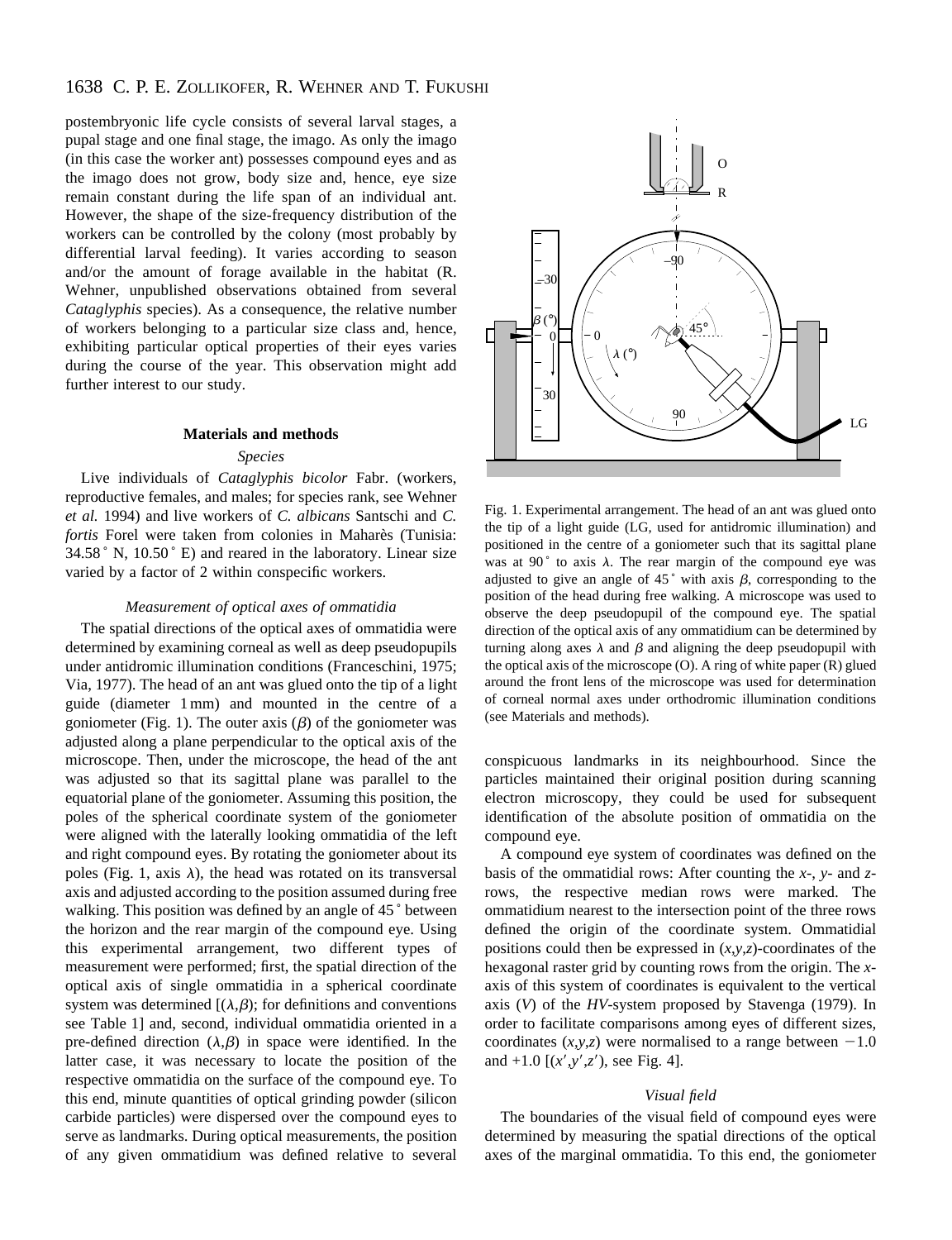Table 1. *List of variables*

|                          | Variables describing optical properties of the compound eye         |  |  |  |
|--------------------------|---------------------------------------------------------------------|--|--|--|
| $A_\varphi$              | Area of a hexagonal tile on the unit sphere, centred                |  |  |  |
|                          | around the optical axis of an ommatidium                            |  |  |  |
|                          | (steradian, sr) (see Fig. 2)                                        |  |  |  |
| $(\alpha,\epsilon)$      | Spherical coordinate system of the environment with                 |  |  |  |
|                          | north being the zenith ( $\epsilon = 90^{\circ}$ )                  |  |  |  |
| $(\lambda,\beta)$        | Spherical coordinate system with north being the left               |  |  |  |
|                          | lateral point of the ant's field of view ( $\alpha = 90^{\circ}$ ), |  |  |  |
|                          | $\epsilon = 0^{\circ}$                                              |  |  |  |
| $\Delta \varphi_{X,y,z}$ | Divergence angle (degrees) between optical axes of                  |  |  |  |
|                          | neighbouring ommatidia, measured along                              |  |  |  |
|                          | ommatidial $x$ -, $y$ - and $z$ -rows, respectively                 |  |  |  |
| $\Delta\varphi$          | Average of the values of $\Delta \varphi_{x,y,z}$ at a given        |  |  |  |
|                          | ommatidial position (degrees)                                       |  |  |  |
| F, L, R, Z               | Frontal, left, right and zenithal directions                        |  |  |  |
| T                        | Area of a triangle subtended on the unit sphere by                  |  |  |  |
|                          | three adjacent ommatidial positions (sr)                            |  |  |  |
| U                        | Area of the unit sphere $(4\pi \text{ sr})$                         |  |  |  |
| $V_{\rm t}$              | Total area of visual field of one compound eye                      |  |  |  |
|                          | (percentage of unit sphere)                                         |  |  |  |
| V <sub>b</sub>           | Area of binocular overlap of one compound eye                       |  |  |  |
|                          | (percentage of unit sphere)                                         |  |  |  |
| $V_{\rm o}$              | Blind region of one compound eye (percentage of                     |  |  |  |
|                          | unit sphere)                                                        |  |  |  |
|                          | Variables describing morphometric properties of the compound eye    |  |  |  |
| $A_{c}$                  | Area of the surface of the compound eye (mm <sup>2</sup> )          |  |  |  |
| $A_{c}$                  | Area of the compound eye projected onto a plane                     |  |  |  |
|                          | through its margins $(mm2)$                                         |  |  |  |
| $A_{0}$                  | Area of one ommatidial lens $(mm2)$                                 |  |  |  |
| $D_{15}$                 | Distance between two points on the surface of the                   |  |  |  |
|                          | compound eye whose corneal surface normals                          |  |  |  |
|                          | include an angle of 15° (mm)                                        |  |  |  |
| $D_{75}$                 | Distance between two points on the surface of the                   |  |  |  |
|                          | compound eye whose corneal surface normals                          |  |  |  |
|                          | include an angle of $75^{\circ}$ (mm)                               |  |  |  |
| $D_0$                    | Diameter of an ommatidial corneal lens (mm)                         |  |  |  |
| $H_{\rm c}$              | Height of the compound eye, measured perpendicular                  |  |  |  |
|                          | to ommatidial $z$ -rows (mm)                                        |  |  |  |
| k                        | Factor scaling $D_0$ with $\sqrt{R_c}$ in diffraction-limited       |  |  |  |
|                          | compound eyes (Kirschfeld, 1976)                                    |  |  |  |
| $N_{\rm o}$              | Number of ommatidia in one compound eye                             |  |  |  |
| $R_{\rm c}$              | Radius of curvature of the compound eye (mm)                        |  |  |  |
| $W_c$                    | Width of the compound eye, measured along                           |  |  |  |
|                          | ommatidial z-rows (mm)                                              |  |  |  |
| W <sub>h</sub>           | Head width (mm)                                                     |  |  |  |
| (x,y,z)                  | Hexagonal coordinate system of the ommatidial rows                  |  |  |  |
|                          | of a compound eye                                                   |  |  |  |
| (x', y', z')             | Normalised hexagonal coordinate system                              |  |  |  |
|                          |                                                                     |  |  |  |

was rotated about the axis  $\lambda$  (corresponding to a rotation about the transversal axis of the ant's head) at fixed intervals of 10 ˚ (Fig. 1, angle  $\lambda$ ). At each position of  $\lambda$ , the goniometer was tilted about its outer axis (Fig. 1, angle  $\beta$ ) until the pseudopupil of a marginal ommatidium was centred. This position indicated the alignment of the optical axis of an individual ommatidium with that of the microscope. The angular deviation  $\beta$  from the sagittal plane  $(\beta=0^{\degree})$  was then read to the nearest 0.5 $^{\degree}$ .

Subsequently, the distribution of the optical axes across the compound eye of worker ants was analysed. At each position of a spherical coordinate grid  $(\lambda=0^\circ, 15^\circ,..., 270^\circ; \beta=-15^\circ,$  $0^\circ$ , 15°,..., 90°), the ommatidium whose optical axis was aligned with the microscope axis was identified. Using landmarks on the eye surface, as described above, every grid point  $(\lambda,\beta)$  could be identified on scanning electron micrographs of the compound eye and transformed to  $(x', y', z')$ -coordinates.

For the sake of clarity, measurements performed in the spherical coordinate system of the goniometer  $(\lambda,\beta)$  were transformed to geographical coordinates corresponding to the natural position of the head during walking (azimuth  $\alpha$  and elevation  $\epsilon$ ; frontal direction  $\alpha=0^\circ$ ,  $\epsilon=0^\circ$ ; lateral:  $\alpha=\pm 90^\circ$ ,  $\epsilon = 0$ °; zenith:  $\epsilon = 90$ °; see Fig. 3A).

By projecting the boundaries of the visual field of a compound eye onto a unit sphere, it was possible to quantify the area of the whole visual field  $(V_t)$  and, by reference to the sagittal plane, the area of binocular overlap  $(V<sub>b</sub>)$  as well as the area not accessible to vision (blind area, *V*o) (see Table 1). With *U* denoting the area of the unit sphere, the following equation holds true:

$$
U = 2(V_{t} - V_{b} + V_{o}) = 4\pi.
$$
 (1)

## *Determination of divergence angles*

The spatial orientation of individual ommatidial axes was determined in the frontal ( $\alpha=0^\circ$ ;  $\epsilon=0^\circ$ ), lateral ( $\alpha=90^\circ$ ;  $\epsilon=0^\circ$ ) and caudal ( $\alpha$ =150°;  $\epsilon$ =0°) regions of the eye. In each region, optical axes were determined according to the following protocols: the ommatidium with its optical axis closest to one of the directions mentioned above was selected as a centre point. Tracking along the *x*-, *y*- and *z*-rows outwards from the centre yielded a starlike pattern of 12 ommatidial axis positions (Fig. 2). Divergence angles  $(\Delta \varphi)$  between any two ommatidial axes  $(\alpha_1,\epsilon_1)$  and  $(\alpha_2,\epsilon_2)$  were calculated using the following formula:

$$
\cos \Delta \varphi = \sin \epsilon_1 \sin \epsilon_2 + \cos \epsilon_1 \cos \epsilon_2 \cos(\alpha_2 - \alpha_1). \tag{2}
$$

According to the directions given by ommatidial rows, interommatidial angles were grouped in categories  $\Delta \varphi_{x}$ ,  $\Delta \varphi_{y}$ and  $\Delta \varphi_z$ . To obtain a direction-independent measure of interommatidial angles, the parameter  $A_{\varphi}$  (divergence area) was defined to denote the area that can be attributed to each ommatidium when covering the unit sphere with hexagonal tiles centred on ommatidial axes (Fig. 2).  $A_{\varphi}$  can be calculated as follows: let *T* denote the area of a triangle subtended on the unit sphere by three adjacent ommatidial positions (Fig. 2),

 $T = \arccos[(\cos\Delta\varphi_{\rm X} - \cos\Delta\varphi_{\rm Y}\cos\Delta\varphi_{\rm Z})/(\sin\Delta\varphi_{\rm Y}\sin\Delta\varphi_{\rm Z})] +$  $\arccos[(\cos\Delta\varphi_{y} - \cos\Delta\varphi_{x} \cos\Delta\varphi_{z})/(\sin\Delta\varphi_{x} \sin\Delta\varphi_{z})] +$ 

$$
\arccos[(\cos\Delta\varphi_z-\cos\Delta\varphi_x\cos\Delta\varphi_y)/(\sin\Delta\varphi_x\sin\Delta\varphi_y)].
$$
 (3)

For small values of  $\Delta \varphi_{X,Y,Z}$ ,

$$
A_{\varphi} = 2T. \tag{4}
$$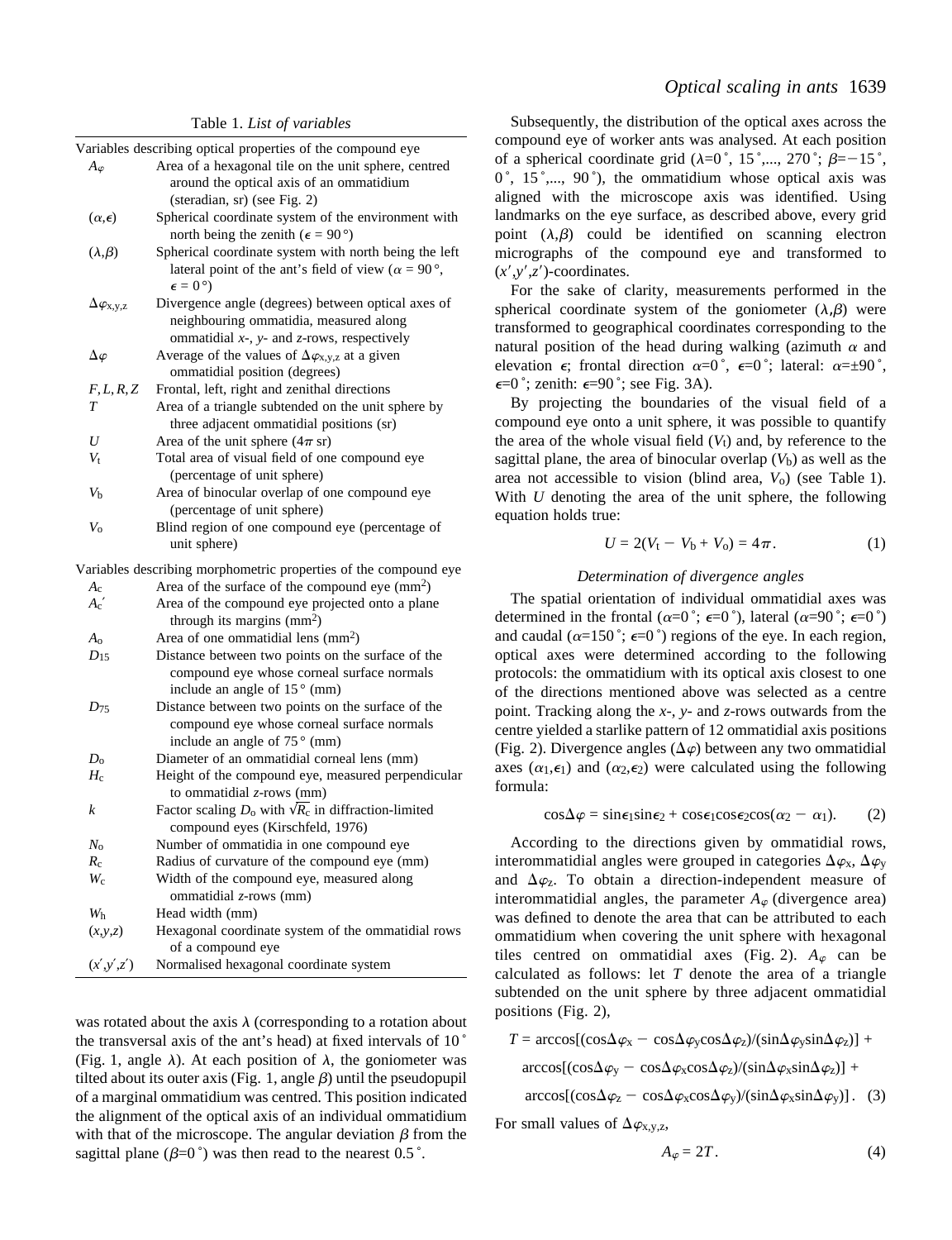

Fig. 2. Definition and measurement of optical parameters of the compound eye. A small area of the unit sphere is projected onto the drawing plane. Filled circles indicate positions of the optical axes of ommatidia determined using the deep pseudopupil method, open circles indicate interpolated values for intercalating ommatidia. Divergence angles between the optical axes of adjacent ommatidia (i.e. distances on the unit sphere,  $\Delta \varphi_{x,y,z}$ ) are measured along ommatidial rows  $(x, y, z)$  and  $z$ , respectively). The divergence area  $A_{\varphi}$  is a direction-independent measure of the spatial packing density of ommatidia and is represented by a hexagonal tile attributed to each ommatidium. For small values of  $\Delta \varphi$ ,  $A_{\varphi}$  equals twice the area of a triangle (*T*) subtended between the optical axes of adjacent ommatidia.

#### *Determination of morphometric parameters*

Preliminary studies showed that all marginal ommatidia of one compound eye lie close to one plane, whose orientation is defined by a normal vector where  $\alpha = \pm 65^{\degree}$ ,  $\epsilon = 60^{\degree}$  for the left and right eyes, respectively. Scanning electron micrographs of both compound eyes of 24 *C. bicolor* workers were taken from this position and used to measure the area  $(A_c)$ , height  $(H_c)$ and width  $(W_c)$  of the eyes.  $A_c'$  represents a two-dimensional estimate of the convex corneal surface area (*A*c).

# *Determination of the radius of curvature of the corneal surface*

Since every corneal facet is individually convex, the cornea of the compound eye as a whole does not appear as a smooth surface, which would be a prerequisite for determination of the radius of curvature. However, an accurate description of the corneal surface of the compound eye can be provided in the form of a grid, consisting of the midpoints of all ommatidial corneal facets and the normals to the surface at each point of the grid. Using optical methods, it was possible to determine the midpoint of the corneal facets as well as the normal to the surface of each midpoint (referred to as the *ommatidial surface normal*).

To this end, a ring of white paper was glued around the aperture of the front lens of the microscope (Fig. 1). Under diffuse illumination, the cornea of each ommatidium acts as a convex mirror surface reflecting the dark microscope aperture surrounded by the bright ring. The mirror image is perfectly centred in the corneal facet whose ommatidial surface normal

is aligned with the microscope axis (with increasing divergence between these two axes, the image becomes more off-centred). At any given goniometer position, the ommatidium displaying a centred mirror image of the ring indicates the position of the local centre of curvature and, correspondingly, of the normal to the surface of the compound eye (referred to as the *corneal surface normal*). Using this method, photomicrographs were taken along the lateral meridian, from the dorsal to the ventral rim of the eye; ( $\alpha=90^\circ$ ) at intervals of  $\Delta \epsilon=15^\circ$ . On each photomicrograph, the position of the corneal surface normal was determined, and linear distances between successive positions (*D*15) were measured. Five successive values of *D*15 were summed to obtain the length of the whole section (*D*75). The local radius of curvature  $(R<sub>c</sub>)$  between two positions of corneal surface normals was estimated by:

$$
R_{\rm c} = D_{15}/(2\sin 7.5^{\circ}).\tag{5}
$$

Following procedures analogous to those described for mapping ommatidial axes, the spatial directions of the corneal surface normals were mapped onto the surface of the compound eye.

## **Results**

# *Extent of the visual field*

The spatial extent of the visual field of the compound eyes was determined in workers, reproductive females and males of *Cataglyphis bicolor* and in workers of *C. fortis* and *C. albicans* (Fig. 3). As a general feature, visual fields exhibit a region of binocular overlap with frontal/dorsal orientation and attaining maximum lateral extent near the zenith (Fig. 3A,B). Posteriorly as well as below the horizon, there is an optically inaccessible area (blind region). When projected onto a unit sphere, the spatial extent of the visual field approximates that of a laterally oriented hemisphere which is slightly inclined towards the contralateral side in the region of the zenith.

To study the influence of head size on the properties of the visual field, data were sampled from workers with head widths varying by a factor of 2 in each of the species mentioned above. Data from individual *C. bicolor* workers (Fig. 3B,C) show that neither the overall size nor the shape of the visual field varies with increasing head width. Analogous observations could be made in *C. fortis* and *C. albicans*, indicating that the form (size and shape) of the visual field as a whole is held constant among conspecific workers. In each species, however, the form of the visual field exhibits characteristic traits, notably with respect to lateral extent and the proportions of the binocular and blind regions. For example, *C. fortis* exhibits a marked zenithal constriction of the binocular region, whereas *C. albicans* shows an extended blind region.

In a further step, sex-related differences were studied in *C. bicolor*. Measurements performed on reproductive females indicate that the dimensions of the visual field do not differ from those found in workers of the same species (Fig. 3B). In males, pseudopupil measurements were hampered by intense internal pigmentation of the compound eye. Nevertheless, data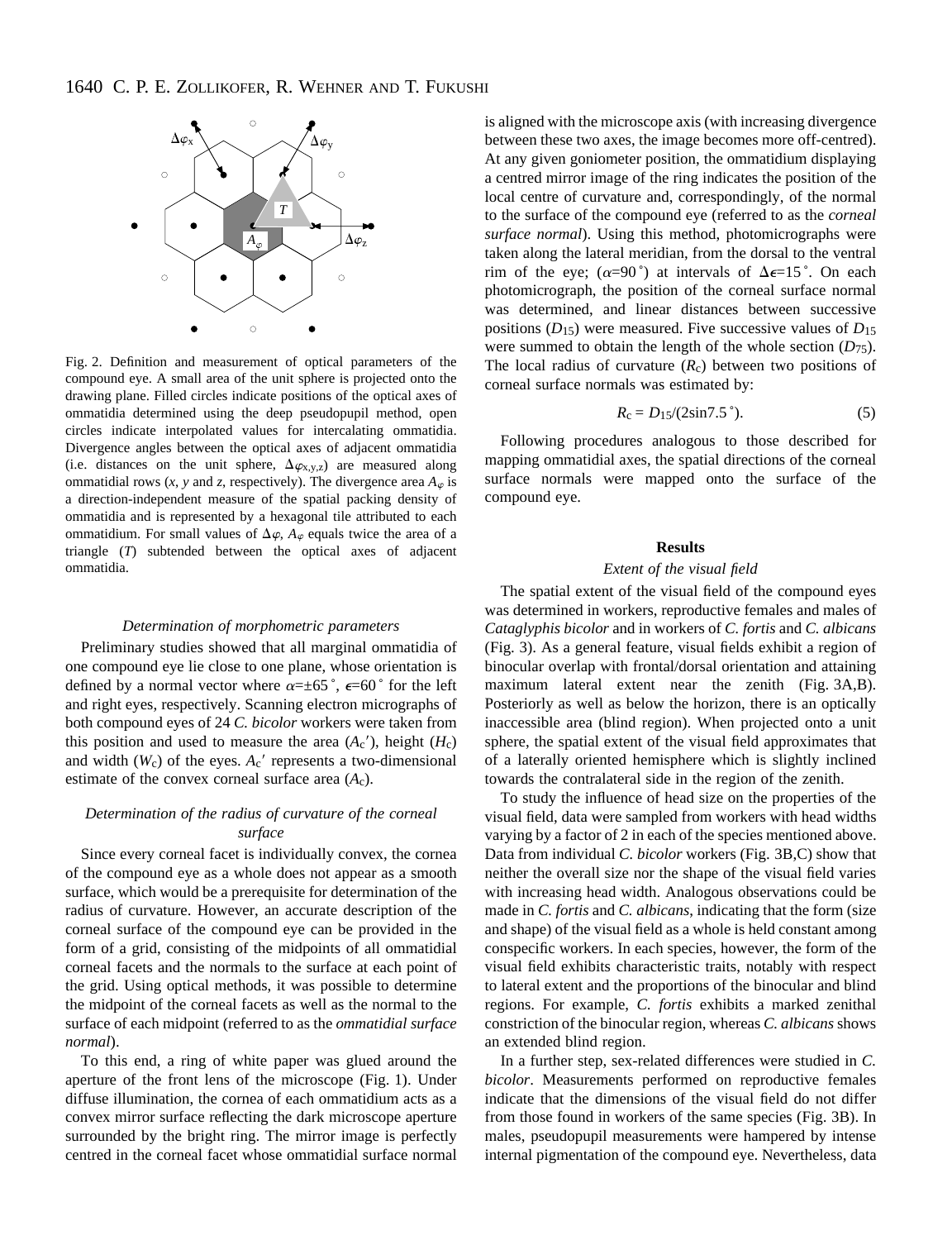

Fig. 3. Properties of the visual field of the compound eyes of *Cataglyphis* species. (A) Projection of the visual field of *C. bicolor* workers onto the unit sphere. Light grey, area of binocular overlap; dark grey, blind region; *F*, *L*/*R*, *Z* indicate frontal, left/right lateral and zenithal directions, respectively. (B) Lateral angular deviations  $(\beta)$  of the optical axes of marginal ommatidia from the midplane of the



head ( $\beta$ =0<sup>°</sup>); left eye, data for six *C. bicolor* workers of different sizes [head width (mm); filled squares 2.56, filled circles 2.53, filled triangles 2.39, open squares 1.96, open circles 1.47, open triangles 1.45]; right eye, average boundaries calculated for workers, reproductive females (*N*=2) and males (*N*=2) of *C. bicolor* (solid lines; note differences between workers/females and males) and for workers of *C. fortis* (*N*=6) and *C. albicans* (*N*=6) (broken lines). (C) Area of the visual field *versus* head width in workers of *C. bicolor* (same individuals and symbols as in B). Areas are expressed as a percentage of the surface area of a unit sphere  $(4\pi s r; 100\%)$ ; the horizontal line indicates the size of a hemisphere  $(2\pi s$ r; 50%). The sizes of the different regions of the visual field do not depend on head width.

from two individuals clearly indicate that males differ from females with respect to the size and shape of the region of binocular overlap (Fig. 3B). We can thus state that the overall form of the visual field exhibits species-specific as well as sexspecific features, but does not vary with varying head size.

### *Properties of the visual field*

Further analyses of the properties of the visual field were carried out on workers of *Cataglyphis bicolor*. To record the overall distribution of the spatial orientation of the optical ommatidial axes, a  $30^{\circ} \times 30^{\circ}$  azimuth/elevation grid of spatial directions  $(\alpha, \epsilon)$  was back-projected onto the compound eye. This was achieved by identifying the ommatidia whose optical axes were oriented in the directions of the grid points. To facilitate comparisons among individuals, ommatidial positions on the compound eye were expressed in normalised hexagonal coordinates  $[(x', y', z')$ ; see Materials and methods]. Projection of a given spatial direction  $(\alpha, \epsilon)$  onto the surface of the compound eye always yielded the same surface position  $(x', y', z')$ , irrespective of the head width of the individual under examination. It was thus possible to pool the data obtained from 10 workers and to compute average values.

The spatial distribution of the ommatidial axes on the surface of the compound eye exhibits regional as well as directional asymmetries (Fig. 4A). The distances between the

horizontal grid lines (which are at equal vertical angular distances of  $\Delta \epsilon = 30^{\degree}$ ) indicate that the regions above and below the horizon (between  $\epsilon = \pm 30^{\circ}$ ) are over-represented and appear to be vertically expanded compared with adjacent regions (from  $\epsilon = +30^{\circ}$  to  $+60^{\circ}$ , and from  $\epsilon = -30^{\circ}$  to  $-60^{\circ}$ ). Further, it is evident that the spacing of the vertical grid lines (with horizontal angular distance  $\Delta \alpha = 30^\circ$  is consistently smaller than that of the horizontal grid lines. This means that the compound eye exhibits a pronounced horizontal/vertical astigmatism. Examination of the distribution of the divergence angles  $\Delta \varphi_{x}$  (measured along the vertically oriented ommatidial *x*-rows) reveals a foveal belt of elevated vertical resolution, especially in the frontal and caudal regions of the compound eye (Fig. 4B).

### *Scaling of optical parameters*

It emerges as an overall result from the above analyses that, for conspecific workers of different sizes, the extent of the visual field is constant and corresponding regions on the compound eye point to corresponding spatial directions in space. At the same time, however, morphometric features of the compound eye, for example the number of ommatidia, are known to increase with increasing head width (Menzel and Wehner, 1970). Consequently, one might expect that interommatidial angles would decrease with increasing head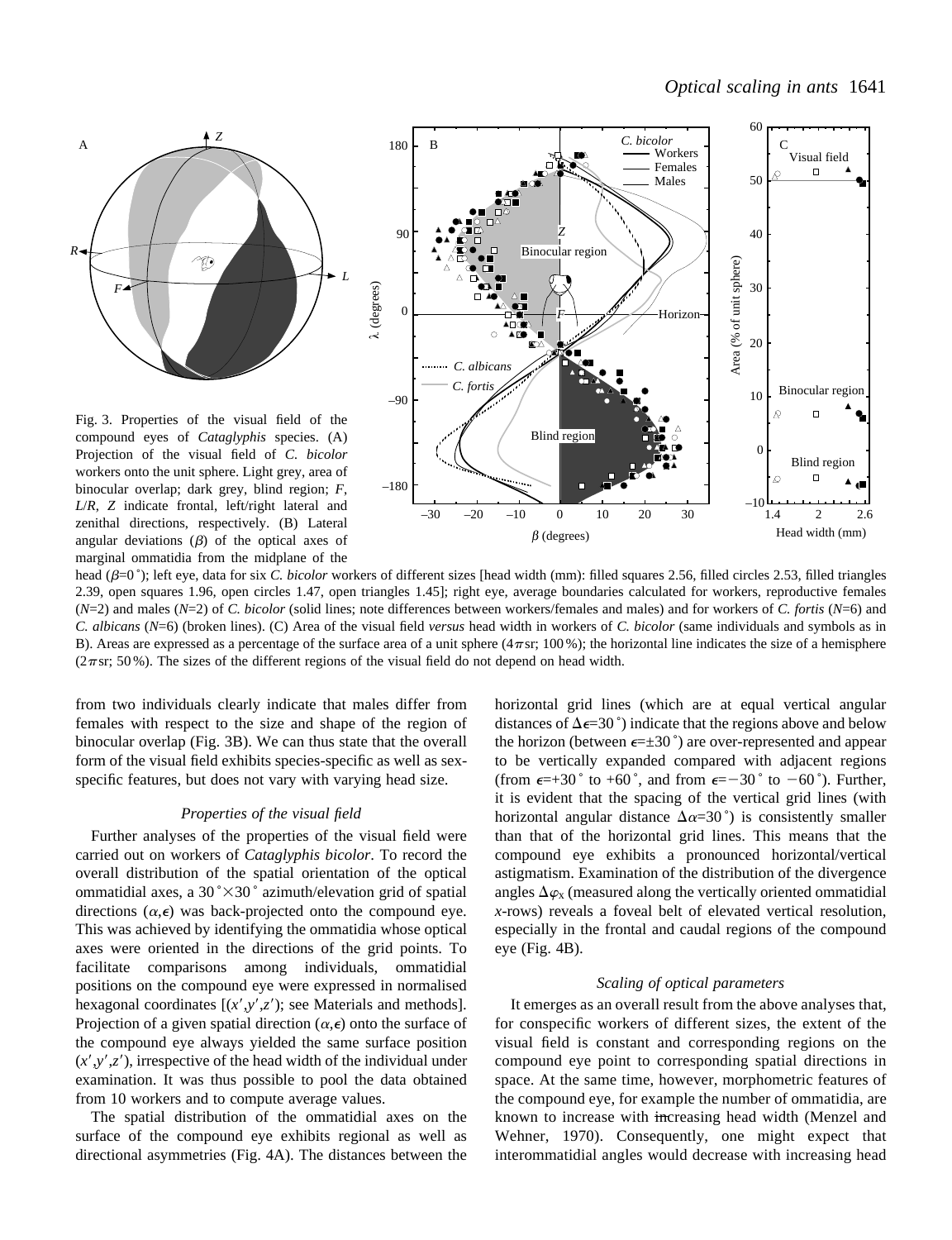# 1642 C. P. E. ZOLLIKOFER, R. WEHNER AND T. FUKUSHI



Fig. 4. (A) Projection of the visual space (azimuth,  $\alpha$ ; elevation,  $\epsilon$ ) onto the left compound eye of a *Cataglyphis bicolor* worker [pooled data from 10 individuals; axes x', y' and z' indicate a normalised system of coordinates, described in Materials and methods; row numbers range between 36 and 39 (*x*), 37 and 45 (*y*), 38 and 46 (*z*)]; ( $\alpha, \epsilon$ ) grids are at intervals of 30°; *F*, *L* and *Z* indicate frontal, left lateral and zenithal directions, respectively; grey area, region of binocular overlap. (B) Distribution of divergence angles  $\Delta \varphi_{\rm x}$  (degrees) between ommatidial optical axes, measured along *x*-rows. The distribution shows a pronounced 'foveal belt' along the horizon (data for a medium-sized *C. bicolor*; head width 2.01 mm; 940 ommatidia).

| Exponent <i>a</i> | Factor <i>b</i> | r <sup>2</sup> | $\overline{N}$ | $\boldsymbol{P}$ |
|-------------------|-----------------|----------------|----------------|------------------|
|                   |                 |                |                |                  |
| $-0.02\pm0.03$    | 0.81            | 0.13           | 6              | 0.49             |
| $-0.84 \pm 0.44$  | $-1.98$         | 0.17           | 20             | < 0.01           |
| $-0.72 \pm 0.06$  | $-2.00$         | 0.27           | 206            | < 0.01           |
| $-0.65\pm0.13$    | $-1.70$         | 0.43           | 37             | < 0.01           |
| $-0.31 \pm 0.05$  | 0.71            | 0.50           | 19             | < 0.01           |
| $-0.48 \pm 0.05$  | 0.92            | 0.98           | 4              | < 0.02           |
|                   |                 |                |                |                  |
| $1.68 \pm 0.07$   | $-1.12$         | 0.96           | 48             | < 0.01           |
| $0.93 + 0.05$     | $-0.48$         | 0.89           | 48             | < 0.01           |
| $0.80 \pm 0.05$   | $-0.56$         | 0.87           | 48             | < 0.01           |
| $1.10\pm0.14$     | 0.67            | 0.99           | $\overline{4}$ | < 0.02           |
| $0.50 \pm 0.03$   | $-1.88$         | 0.98           | 6              | < 0.01           |
| $0.74 \pm 0.08$   | 2.81            | 0.85           | 19             | < 0.01           |
| $0.96 + 0.16$     | $-0.78$         | 0.58           | 30             | < 0.01           |
|                   |                 |                |                |                  |

Table 2. *Coefficients of log–linear regression equations relating different variables to head width*

Coefficients are given for log–linear equations of the form  $\log_{10}(\text{variable}) = a\log_{10}(W_h)+b$ , where head width  $(W_h)$  ranges between 1.28 and 2.70 mm.

Values of  $\Delta \varphi$  are mean values for individual ants.

Data for  $N_0$  and  $D_0$  are from Menzel and Wehner (1970).

Explanations of the variables are given in Table 1.

Values for *a* are given as means  $\pm$  s.e.m.

dimensions. To confirm this, divergence angles  $(\Delta \varphi)$  were measured in individuals of different sizes. Data sampling was confined to three areas positioned along the horizon (i.e. in the region of highest vertical resolution), at  $\alpha=0$ <sup>°</sup> (frontal),  $\alpha=90^\circ$  (lateral) and  $\alpha=150^\circ$  (caudal). Despite considerable variation within and between individuals, it is obvious that divergence angles decrease with increasing head width (Fig. 5A). With respect to spatial direction,  $\Delta \varphi_x$  is consistently smaller than  $\Delta \varphi_{V}$  and  $\Delta \varphi_{Z}$ , providing direct evidence for the foveal belt along the horizon (Fig. 4B). In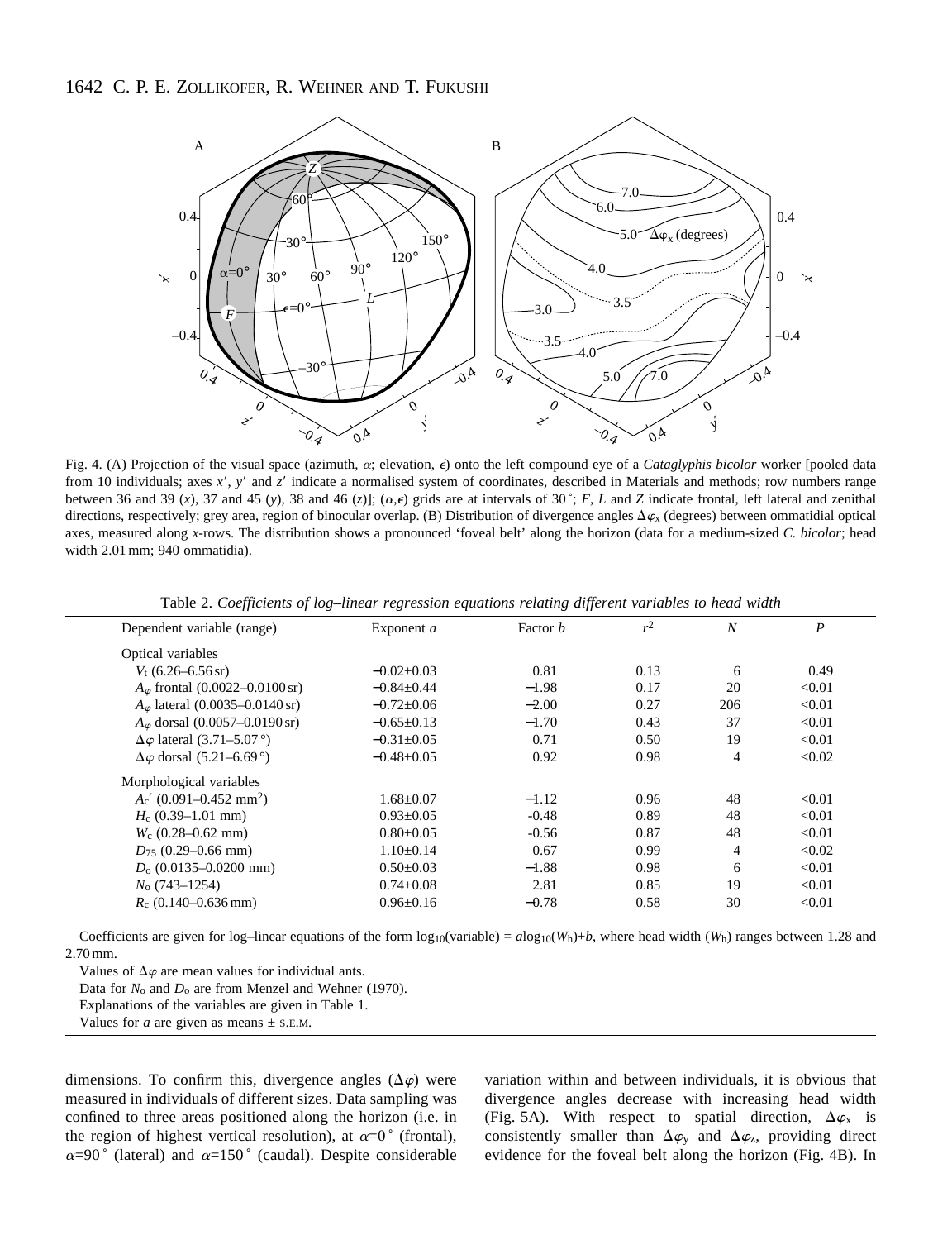

Fig. 5. Optical scanning density in *Cataglyphis bicolor* workers of different sizes. (A) Plot of divergence angles  $\Delta \varphi_{x}$ ,  $\Delta \varphi_{y}$ ,  $\Delta \varphi_{z}$  (degrees) *versus* head width (mm); data for the lateral sampling region. (B) Plot of divergence areas  $A_{\varphi}$  (sr) *versus* head width; data for frontal, lateral and dorsal regions.

order to obtain direction-independent data and to reduce the individual variation, mean values of ommatidial divergence areas  $(A_{\varphi})$ , see Materials and methods and Fig. 2) were calculated for the frontal, lateral and dorsal sampling areas (Fig. 5B). As with  $\Delta \varphi$ , divergence areas  $A_{\varphi}$  (sr) decrease with increasing head width. Log–linear regression equations (Table 2) show that, with increasing head width, both  $A_{\varphi}$ (average exponent  $-0.70$ ) and  $\Delta\varphi$  (average exponent  $-0.39$ ) decrease significantly.

### *Scaling of morphometric parameters*

Now that the optical parameters of the compound eye have been related to head size, it is necessary to complete the analysis by examining the scaling properties of the underlying morphological features of the eye. The surface area  $(A<sub>c</sub>'),$ height (*H*c) and width (*W*c) of compound eyes were measured on scanning electron micrographs. In relation to head width



Fig. 6. Geometric properties of the surface of the compound eye of four workers of *Cataglyphis bicolor*. (A) Distribution of the radius of curvature  $(R_c)$  along a section through the lateral meridian (azimuth  $\alpha=90^\circ$ , from elevations  $\epsilon=-22.5^\circ$  to  $\epsilon=67.5^\circ$ ). (B) Reconstruction of the cross section through the compound eye; crosses indicate points of measurement of the corneal surface normal (arrows; see Materials and methods). (C) The superposition of the cross sections scaled to the same relative size shows nearly isometric scaling of the compound eye in this region (see Table 2).

 $(W<sub>h</sub>)$ ,  $A<sub>c</sub>$ ' scales with an exponent less than 2, and the exponents of height and of width of the compound eye differ from each other (Table 2). This signifies that compound eyes change their relative size and form as head size varies. The radius of curvature  $(R_c)$  of the surface of the compound eye was measured along an optical cross section taken through the lateral meridian ( $\alpha=90^\circ$ ; see Materials and methods). Data from four worker ants with different head widths show consistent fluctuations of  $R_c$  along the section (Fig. 6A). Peaks of  $R_c$  near the horizon ( $\epsilon=0^\circ$ ) as well as at medium elevation  $(\epsilon=45^\circ)$  indicate flattening of the surface in these regions. The conspicuous interindividual similarity of the data can be expressed in quantitative terms. Both the mean radius of curvature along the section  $(R<sub>c</sub>, Table 2)$  and the length of the surface segment under examination (*D*75, Table 2) scale with head width with an exponent near 1. Accordingly, reconstructions of the cross sections that had been rescaled to the same relative size (Fig. 6C), show geometric similarity between individuals of different sizes.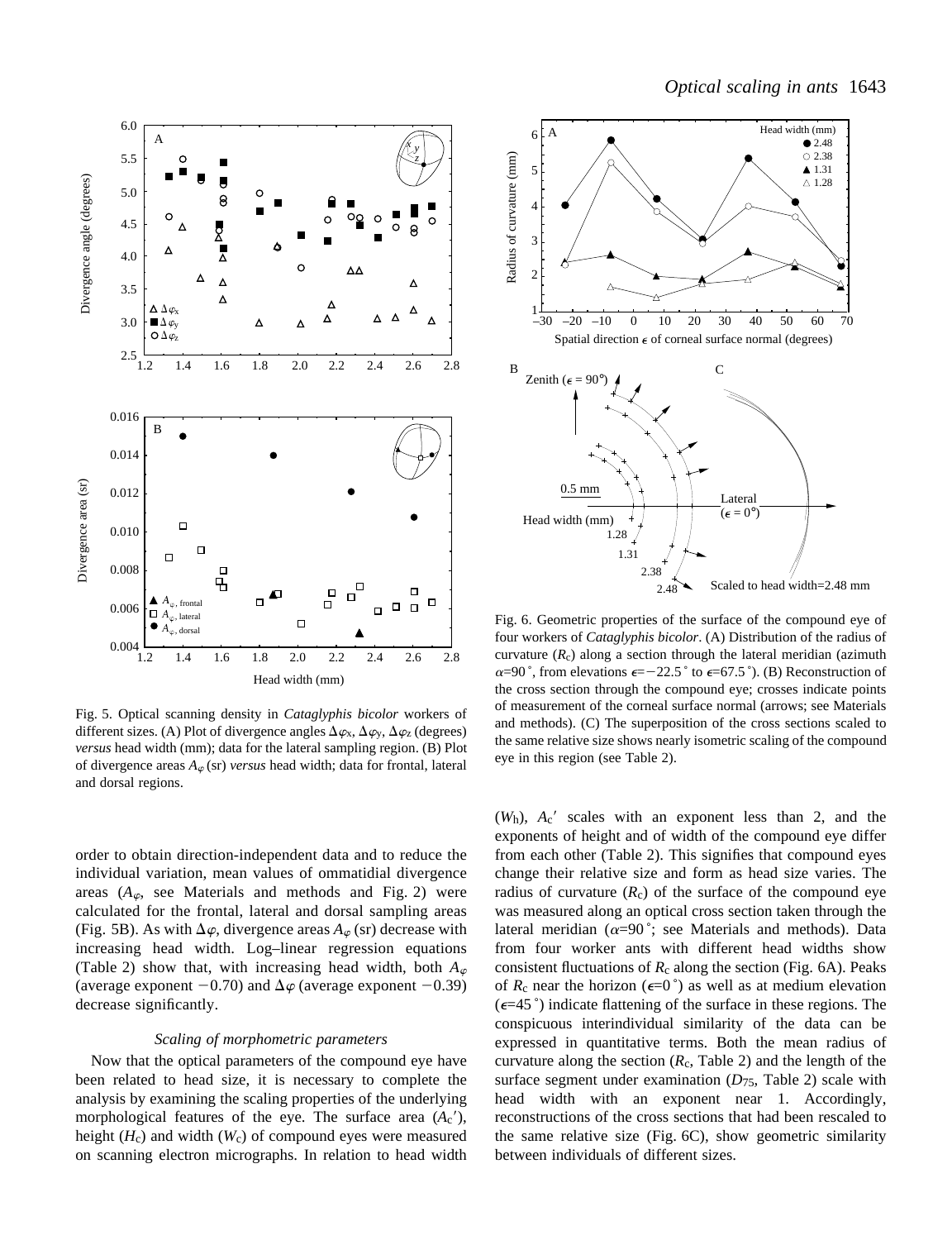### **Discussion**

The variability of body size in conspecific workers of *Cataglyphis* ants is of considerable significance with respect to the ecological consequences for the species as a whole (Wehner *et al.* 1972) as well as for the behaviour of individual ants (Zollikofer, 1994). Since workers of *Cataglyphis* species are individual foragers that rely mainly on visual cues for homing (see review by Wehner, 1992), a comparative examination of the visual system in small and large ants is of special interest. Scaling properties of the visual system similar to those described in this study reflect developmental constraints imposed on the morphological design of the compound eye and determine its optical performance. These intraspecific data can then be compared with the interspecific scaling properties of the compound eyes of insects in general. Since the latter have been shown to reflect adaptation to optical performance constraints (see Wehner, 1981), it is of special interest to compare intra- and interspecific variation with respect to different constraints acting on the morphogenesis and phylogenesis of the compound eye.

Among conspecific *Cataglyphis* workers, the visual field of compound eyes is shown to be independent of head size. This is a unique feature, especially if one bears in mind that virtually every other dimension of the compound eye depends on head size, which itself varies by a factor of 2. With the evidence presented in this study, for *Cataglyphis bicolor* workers, it is possible to demonstrate that visual field constancy is an effect of the exact tuning of morphological and optical scaling rules governing eye growth.

Our measurements showed that the estimated (planar) area of the compound eye scales to head width  $(W_h)$  as:

$$
A_{\rm c}^{\prime} \propto W_{\rm h}^{1.68}.\tag{6}
$$

As the area  $A_c'$  is roughly proportional to the height ( $H_c$ ) multiplied by the width  $(W_c)$  of the compound eye, we can explain the above exponent by combining the respective scaling exponents:

$$
A_{\rm c}{}^{\prime} \propto H_{\rm c} W_{\rm c} \propto W_{\rm h}^{0.93} W_{\rm h}^{0.80} \propto W_{\rm h}^{1.73}.
$$
 (7)

Since  $A_c'$  scales with an exponent smaller than 2, relative eye size decreases with increasing head size, giving the eyes of larger individuals a smaller appearance. Moreover, since there are scaling differences between height and width, the compound eyes assume a more elliptical shape in larger individuals. Earlier measurements concerning the number and size of ommatidia (recalculated from Menzel and Wehner, 1970) showed that large compound eyes contain more and larger ommatidia than small ones. Ommatidial size (*A*o, surface area) scales isometrically with head width, whereas the number of ommatidia (*N*o) increases more slowly:

$$
A_0 \propto D_0^2 \propto W_h^{1.00},\tag{8}
$$

$$
N_0 \propto W_h^{0.74}.
$$

If we combine these two equations, we can estimate the

relationship between head width and the surface of the compound eye (*A*c),

$$
A_{\rm c} = N_{\rm o} A_{\rm o} \propto W_{\rm h}^{0.74 + 1.00} \propto W_{\rm h}^{1.74}.
$$
 (10)

This prediction is in good agreement with our measurements for  $A_c'$  (see equation 6). We will now turn our attention to optical scaling properties. Given the above values for increased ommatidial numbers in large individuals, visual field constancy can only be achieved by reducing interommatidial angular distances. In fact, the spacing between the optical axes of adjacent ommatidia, whether measured by divergence angles  $(\Delta \varphi_{x}, \Delta \varphi_{y}, \Delta \varphi_{z})$  or by areas on the unit sphere  $(A_{\varphi})$ , becomes smaller with increasing head width:

$$
\Delta \varphi \propto W_{\rm h}^{-0.39},\tag{11}
$$

$$
A_{\varphi} \propto W_{\rm h}^{-0.70} \,. \tag{12}
$$

Because  $\Delta\varphi$  represents a distance on the unit sphere, whereas  $A_{\varphi}$  represents an area, the ratio of the exponents of equations 11 and 12 is approximately 1:2. It follows from the definition of  $A_{\varphi}$  (Fig. 2) that the total visual field of one compound eye  $(V_t)$  can be expressed as the sum of the areas  $A_{\varphi}$  of all ommatidia,

$$
V_{t} = N_{0}A_{\varphi}.
$$
 (13)

Hence, by combining equations 9 and 13, we find for the following relationship between the visual field and head width:

$$
V = N_0 A_\varphi \propto W_h^{0.74 - 0.70} \propto W_h^{0.04} \approx \text{constant}.
$$
 (14)

We can therefore state that, because of opposite allometric scaling coefficients for the number of ommatidia (0.74) and for the interommatidial spacing  $(-0.70)$ , the total visual area of a compound eye remains constant. Moreover, taking into account that the form of the visual field is distinctive in each species and, as shown for *C. bicolor*, in conspecific males and females, it appears that this character is of great functional significance. Species-specificity and sex-specificity of visual fields have been described in a wide range of insects and have been extensively discussed with respect to behavioural implications such as predation and mating (see Horridge, 1978; Land, 1989; Stavenga, 1992). In *Cataglyphis* foragers, behavioural and physiological studies showed that the extent and form of the binocular region (notably its dorsal rim area) are of major importance for polarised light orientation (Wehner, 1994). The observed differences between the visual fields of males and females of *C. bicolor* may reflect diverse behavioural adaptations. Since our knowledge about the mating behaviour of *C. bicolor* is still anecdotal (it can be studied only during a 3 week period each year; R. Wehner and S. Wehner, unpublished observations), we can only speculate that the extent of the binocular area in males might be related to this behavioural context.

What are the optical implications of a constant-sized visual field? Among conspecific worker ants, a constant visual field and a decreasing number of ommatidia lead to poorer visual acuity (i.e. increased values of  $\Delta \varphi$ ) in smaller individuals. Negative correlation of eye size and visual acuity is a well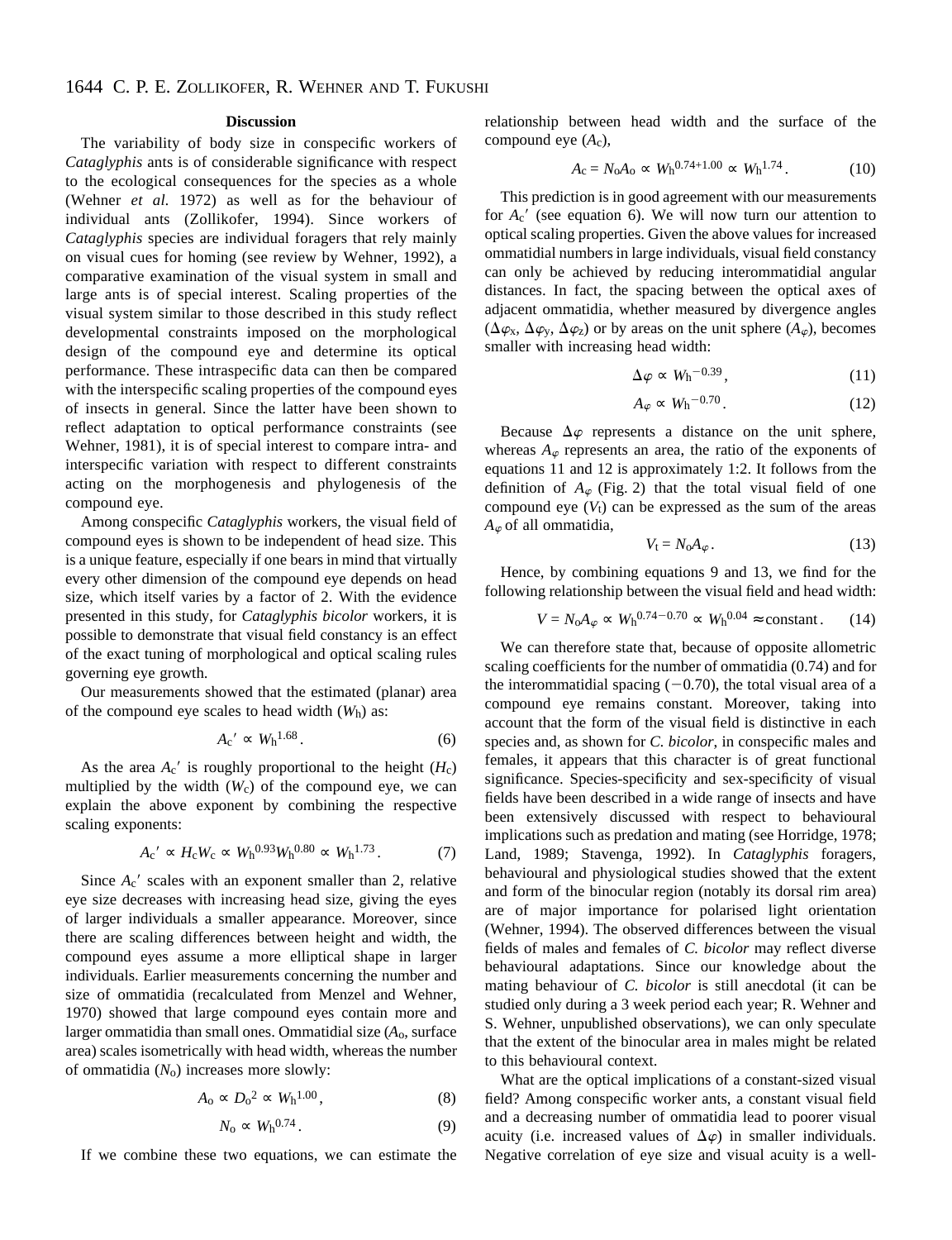known phenomenon and can be traced to optical limitations and constraints imposed on the design of compound eyes. As has been demonstrated several times (Barlow, 1952; Kirschfeld, 1976; Snyder, 1979), diffraction-limited compound eyes demonstrate a characteristic relationship between the diameter of a corneal facet  $(D_0)$  and the radius of curvature of the corneal surface  $(R_c)$ ,

$$
D_0 = k\sqrt{R_c} = kR_c^{0.5}; k \approx 0.5.
$$
 (15)

Taking into account additional limitations imposed on the design of a compound eye (photon signal-to-noise ratio; Snyder, 1979), especially in fast-moving insects, the actual values of  $D_0$  are expected to exceed those given in equation 15. For an extended range of insect species, it appears as a rule that *D*o is at least twice as large as expected (Wehner, 1981):

$$
D_0 \approx 2kR_c^{0.5} = R_c^{0.5} \,. \tag{16}
$$

It is now possible to establish an equivalent relationship for our sample of conspecific worker ants. Combining the equations for *D*o and *R*c (Table 2) yields:

$$
D_0 = 0.9 R_c^{0.52}.
$$
 (17)

When comparing equations 16 and 17, one has to take into account that the former is derived from interspecific variation, whereas the latter describes intraspecific variation. Further, it is reasonable to assume that size-related intraspecific variation primarily reflects developmental constraints, whereas interspecific variation depicts adaptation to environmental constraints. Thus, the apparent similarity of equations 16 and 17 shows that the optical constraints imposed on the design of compound eyes are fundamental to both morphogenetic and phylogenetic processes.

In our sample of conspecific workers, head widths vary by a factor of 2, and visual acuity (which is inversely proportional to both  $\Delta \varphi$  and  $A_{\varphi}$ ) varies by a factor of  $2^{0.70}$ =1.62. How do smaller ants cope with this apparent loss of visual acuity, since one might expect that errors made in reading the points of the celestial compass will increase correspondingly? From behavioural studies, we know that in comparing *C. albicans* and *C. bicolor*, foraging distance is roughly proportional to the size of the forager (Wehner, 1987). Hence, we may conclude that, in small individuals, orientation errors are compensated for by shorter foraging distances. However, the compound eye of ants is a multifunctional visual organ with regionally distinct morphological and physiological properties and functions (Fent, 1985; Wehner, 1991).

If we consider the inhomogeneous spacing of the optical axes (Fig. 4), it appears that the resulting acuity gradients may be more significant than absolute visual acuity. This view is supported by the fact that gradients and astigmatism of  $\Delta \varphi$ similar to those described here have already been reported in a variety of flying insects (see review by Land, 1989). For example, foveal belts along the horizon representing a vertical acuity gradient have been reported in bees (Baumgärtner, 1928; Horridge, 1978), wasps (Horridge, 1978), butterflies (del Portillo, 1936) and locusts (Autrum and Wiedemann, 1962; Land, 1981, p. 555) and may be involved in functions such as maintaining horizontal head position or tracking distant landmarks on the horizon. Taking into account that the species reported are of different sizes, one is led to the conclusion that, in performing such tasks, gradient information is more important than absolute resolving power. Further, the fact that *Cataglyphis* ants walking on the ground exhibit optical gradient patterns almost identical to those found in flying insects may lead to a more general conclusion. Fast-walking insects appear to be confronted with optical requirements that are similar to those of many flying insects, whose optical environment is dominated by fast optic flow parallel to the longitudinal axis of the body and slow optic flow in the vertical direction (hence the horizontal extension and vertical compression of  $\Delta \varphi$ ; Land, 1989).

There remains the question of how the overall shape of the compound eye changes with increasing head width and how these changes are related to the optical spacing of the ommatidial axes. First, it appears that, in workers of different sizes, the directions of the optical axes of the ommatidia (expressed in spherical coordinates) map onto corresponding positions on the compound eye (expressed in ommatidial row coordinates; Fig. 4A). This signifies that not only the boundaries of the visual field but also the spatial distribution of the optical axes as a whole remain constant. Thus, one might expect that the shape of the surface of the compound eye would be similar in individuals of different sizes. Surface data sampled along a line leading from the upper to the lower margin of the compound eye (Fig. 6) show that the radius of curvature exhibits a characteristic pattern of zonal variation that is identical for small and large individuals. Moreover, the total length of the curved segment  $(D_{75})$  as well as the mean radius of curvature  $(R<sub>c</sub>)$  scale nearly linearly with head width (Table 2). The straight-line distance between the upper and lower margins of the compound eye (*H*c, eye height) also scales linearly with head width. This suggests that the overall shape of the compound eye surface remains constant, which may be an important morphological prerequisite for the optical mapping properties described above.

### **References**

- AUTRUM, H. AND WIEDEMANN, J. (1962). Versuche über den Strahlengang im Insektenauge. *Z. Naturforsch.* **17b**, 480–482.
- BARLOW, H. B. (1952). The size of ommatidia in apposition eyes. *J. exp. Biol.* **29**, 667–674.
- BAUMGÄRTNER, H. (1928). Der Formensinn und die Sehschärfe der Bienen. *Z. vergl. Physiol.* **7**, 56–143.
- DEL PORTILLO, J. (1936). Beziehungen zwischen den Oeffnungswinkeln der Ommatidien, Krümmung und Gestalt der Insekten-Augen und ihrer funktionellen Aufgabe. *Z. vergl. Physiol.* **23**, 100–145.
- FENT, K. (1985). Himmelsorientierung bei der Wüstenameise *Cataglyphis bicolor*: Bedeutung von Komplexaugen und Ocellen. PhD thesis, University of Zürich.
- FRANCESCHINI, N. (1975). Sampling of the visual environment by the compound eye of the fly: fundamentals and applications. In